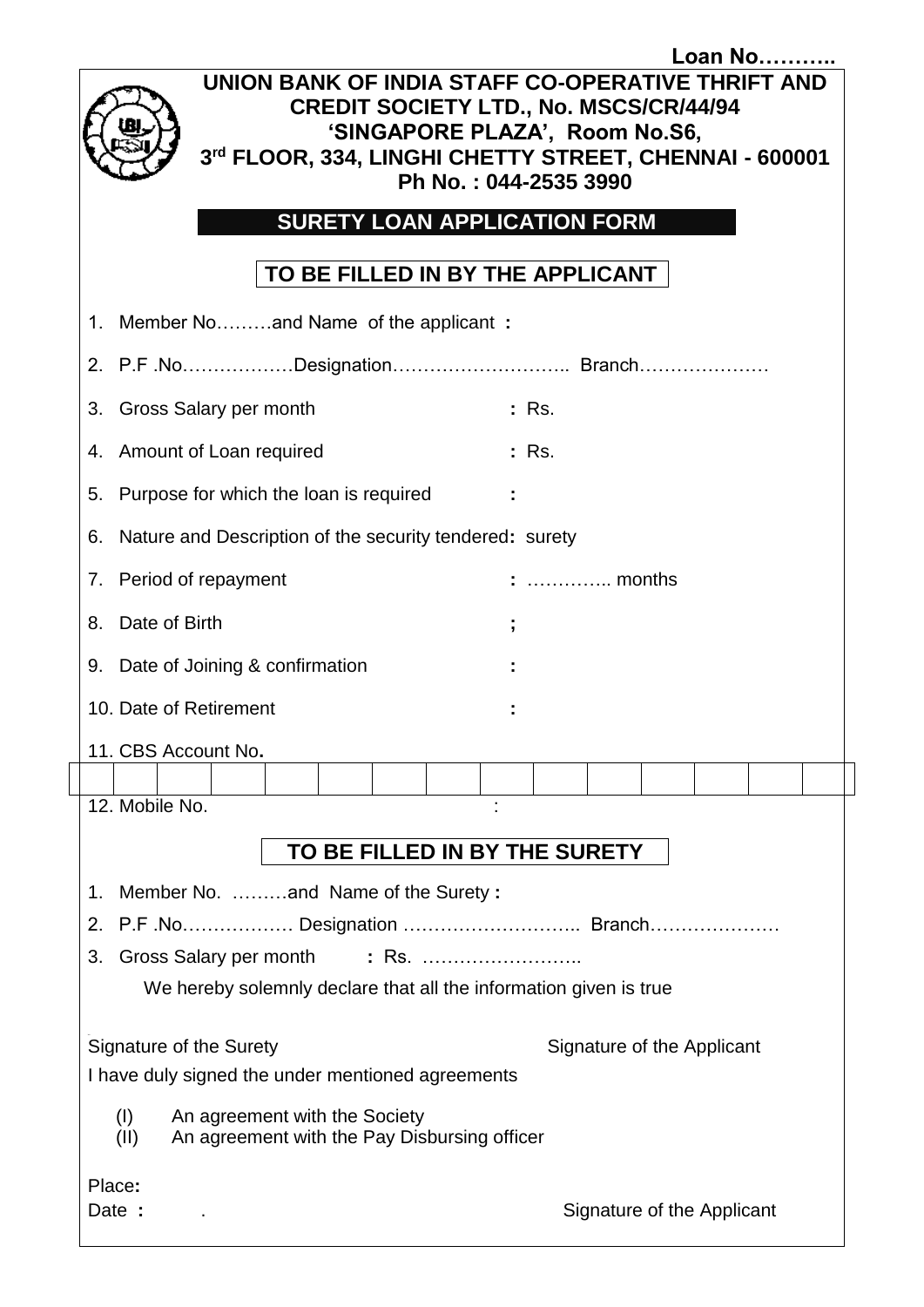## **AGREEMENT WITH THE SOCIETY**

I request that I may be granted the amount mentioned in the column overleaf and I hereby agree to abide by the bye-laws of the Society and have my dues deducted from my pay every month. In case of my retirement, voluntary or otherwise or death should proceed the complete liquidation of my loan, I authorise the Secretary or the person authorised by him to claim for the recovery in full whatever amount I owe to the Society, from the amount than standing to the credit of my Provident Fund account with the Bank. In addition to the above I shall give the Secretary or the person empowered when executing "On Demand" a letter to the Union Bank of India, empowering them to pay such amount due by me to the Society as may than be outstanding against me from the Provident Fund amount then standing in my credit.

Place**:**

Date : Signature of the Applicant

## **AGREEMENT WITH THE PAY DISBURSING OFFICER**

From

The Manager Union Bank of India

……………………………

To

The Secretary Union Bank of the India Staff Cooperative Thrift and Credit Society Ltd., No. MSCS/CR/44/94. Chennai - 600 001.

Sir,

we hereby agree as per his/ her authorisation dated …………………… to deduct from his/ her pay (so long as he/ she in our service) every month, his/ her dues to the Society as per the demand from the Society and remit the same to you. If he/ she cease to be an employee we agree to deduct the dues from his/her arrears of Salary/ PF/ Gratuity or any other sums payable to him/her.

We confirm that no deductions is being made from out of the salary of Mr / Mrs/ Ms……………………………………………Designation……………………………. as a members of any other Co-operative Thrift and credit Society,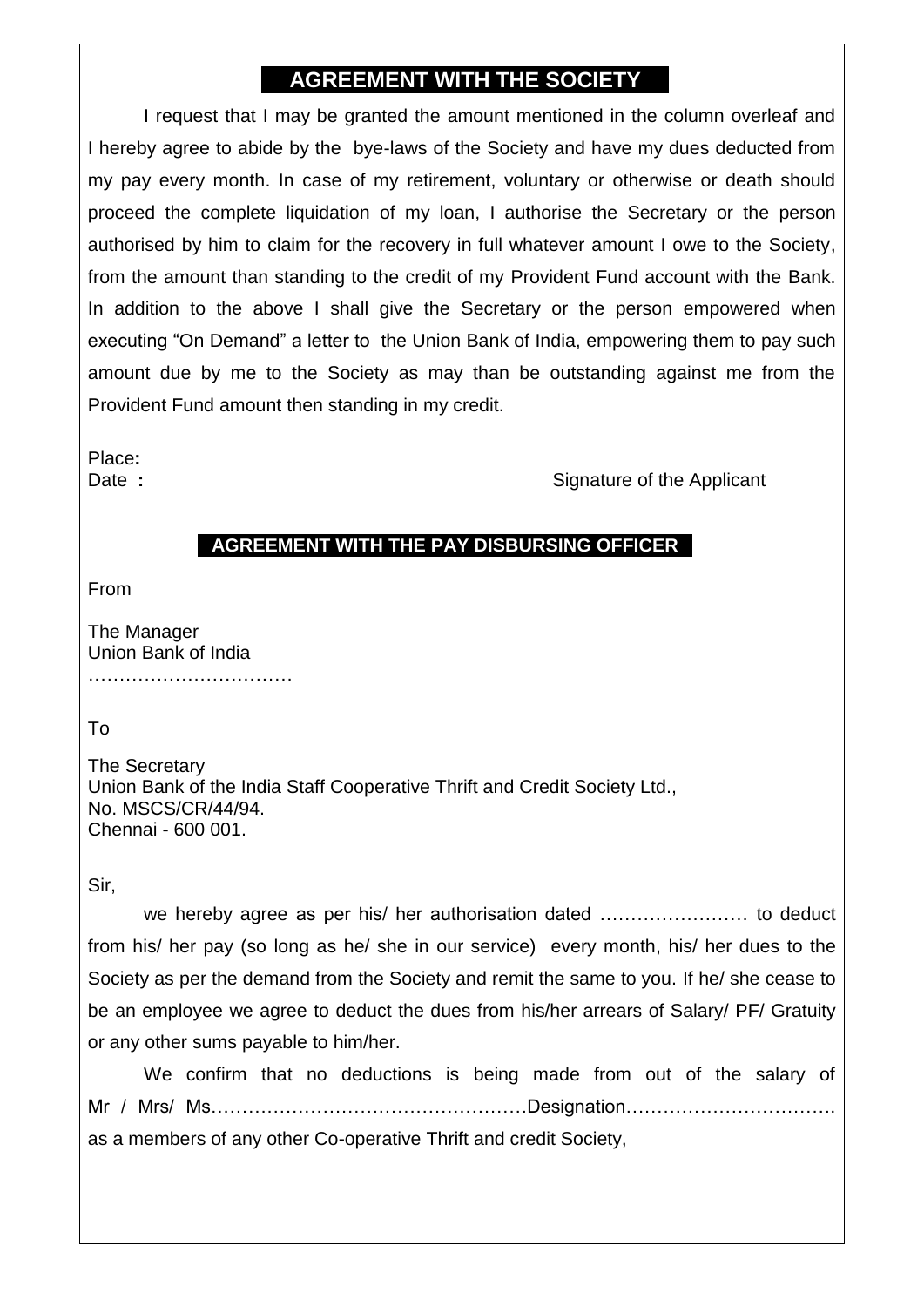| for the month of                                                                                                                                                                                                                             |  |                                                                              |  |                                        |  |  |  |  |
|----------------------------------------------------------------------------------------------------------------------------------------------------------------------------------------------------------------------------------------------|--|------------------------------------------------------------------------------|--|----------------------------------------|--|--|--|--|
| Pay                                                                                                                                                                                                                                          |  | Amount (Rs.)                                                                 |  | <b>DEDUCTIONS</b><br>Amount (Rs.)      |  |  |  |  |
| <b>Basic Pay</b>                                                                                                                                                                                                                             |  |                                                                              |  | P.F/CPF                                |  |  |  |  |
| <b>Dearness Allowances</b>                                                                                                                                                                                                                   |  |                                                                              |  | P.F. Loan                              |  |  |  |  |
| H.R.A.                                                                                                                                                                                                                                       |  |                                                                              |  | Housing Loan I & II                    |  |  |  |  |
| Conveyance Allowance                                                                                                                                                                                                                         |  |                                                                              |  | Conv. Loan                             |  |  |  |  |
| <b>Special Pay</b>                                                                                                                                                                                                                           |  |                                                                              |  | <b>Festival Advance</b>                |  |  |  |  |
| <b>Fixed Personal Pay</b>                                                                                                                                                                                                                    |  |                                                                              |  | Credit Co-op. Society                  |  |  |  |  |
| <b>Special Allowance</b>                                                                                                                                                                                                                     |  |                                                                              |  | <b>Other Loans</b>                     |  |  |  |  |
| D.A. on Sp. Allowance                                                                                                                                                                                                                        |  |                                                                              |  | <b>Others</b>                          |  |  |  |  |
| <b>Others</b>                                                                                                                                                                                                                                |  |                                                                              |  | <b>Total deduction</b>                 |  |  |  |  |
| <b>Total Pay</b>                                                                                                                                                                                                                             |  |                                                                              |  | <b>Net Pay</b>                         |  |  |  |  |
| contemplated against the above named member.<br>He/she has not submitted resignation/VRS till date.<br>SOCIETY OFFICE USE ONLY                                                                                                               |  |                                                                              |  |                                        |  |  |  |  |
| Gross' Salary                                                                                                                                                                                                                                |  |                                                                              |  |                                        |  |  |  |  |
| 25% of G.P.                                                                                                                                                                                                                                  |  | <b>Branch Head/Pay Disbursement</b><br>officer<br>(with Branch/ Office seal) |  |                                        |  |  |  |  |
| <b>Net Salary</b>                                                                                                                                                                                                                            |  |                                                                              |  |                                        |  |  |  |  |
| Remarks                                                                                                                                                                                                                                      |  |                                                                              |  |                                        |  |  |  |  |
| Loan No.<br>Place<br>Date<br>ON DEMAND we jointly and severally, promise to pay the Secretary, Union Bank of India<br>Staff Co- operative Thrift and Credit Society Ltd., No. MSCS/CR/44/94, Chennai or order                                |  |                                                                              |  |                                        |  |  |  |  |
|                                                                                                                                                                                                                                              |  |                                                                              |  |                                        |  |  |  |  |
| interest thereon from the date hereof until payment in full at % per annum.<br>Signature of the Surety<br>Address:                                                                                                                           |  |                                                                              |  | Signature of the Applicant<br>Address: |  |  |  |  |
| Received from the Secretary, Union Bank of India Staff Co-operative Thrift and Credit<br>Society Ltd., No. MSCS/CR/44/94, Chennai the sum of Rs (Rupees<br>sanctioned to me and it may be credited to my account No. mentioned above.<br>Rs. |  |                                                                              |  |                                        |  |  |  |  |
|                                                                                                                                                                                                                                              |  |                                                                              |  | Signature of the Applicant<br>Date     |  |  |  |  |